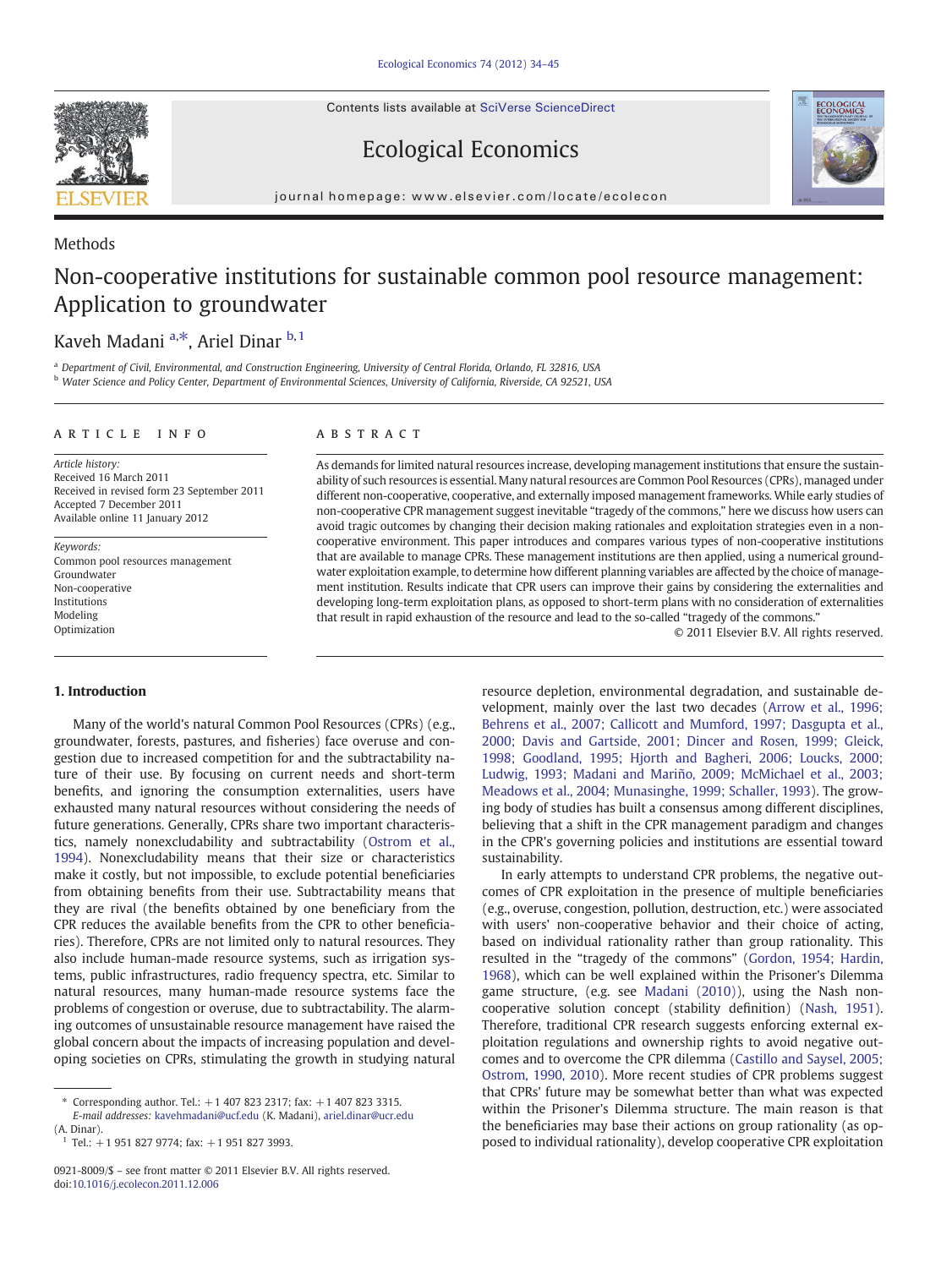<span id="page-1-0"></span>framework, and/or develop heuristic CPR management rules which are individual behavioral rules based on learning and past experience [\(Castillo and Saysel, 2005; McCarthy et al., 2001; Ostrom, 2010;](#page-11-0) [Ostrom et al., 1994](#page-11-0)). Such suggested exploitation frameworks make the Nash non-cooperative solution concept inappropriate for justifying the CPR users' decisions [\(Fehr and Fischbacher, 2002; Madani](#page-11-0) [and Hipel, 2011; Ostrom, 2010; Ostrom et al., 1994](#page-11-0)).

Three major categories of CPR governance framework can be recognized by reviewing the CPR literature:

Non-cooperative management institutions. Individual actions are common under these institutions. CPR beneficiaries may either adopt non-cooperative CPR management plans, which are based purely on individual rationality in which externalities are ignored, or develop heuristic CPR management plans, based on learning from past experience ([Ostrom et al., 1994\)](#page-11-0). Such heuristic behavior, while attempting to maximize individual benefits, considers also future outcomes and externalities and may contribute to the sustainability of the CPR as well. Our analysis in this paper allows identifying the effectiveness of various heuristic management plans. Exogenous institutions. A regulator interferes by enforcing governing policies that regulate the exploitations (e.g., assigning exploitation rights, imposing maximum exploitation limits, taxation, etc.). The CPR beneficiaries react individually to the regulations. Cooperation among the CPR users is not expected under these institutions and increased benefits are obtained only when they obey the rules enforced by the higher authority. The analysis of exogenous institutions is dealt with in [Madani and Dinar \(2011a\).](http://wspc.ucr.edu/working_papers/WSPC_WP_01-0311%20regulatory%20inst.pdf) Cooperative management institutions. CPR users base their decisions on group rationality only and cooperate to minimize the externalities, prolong the CPR's life, and increase their gains. The analysis of cooperative institutions is dealt with in [Madani and Dinar \(2011b\)](http://wspc.ucr.edu/working_papers/WSPC_WP_02_0311%20coop%20inst%20com%20pool.pdf).

Selection of the optimal CPR management institution out of these three major categories is challenging, as each institution category has various advantages and disadvantages. While, typically, parties gain more under cooperative management institutions, the implication of cooperative schemes may be complicated in practice due to high transaction costs. Success of each management institution may depend on a variety of factors, including, but not limited to, size of the CPR, number of beneficiaries, trust level among the users, total demand imposed on the CPR, and wealth and education levels of the beneficiaries ([Agrawal,](#page-11-0) [2003; Tang, 1991\)](#page-11-0). Indeed, the optimal CPR governance framework is case-dependant. Thus, it is unreasonable to suggest one management institution category as the superior and optimal one, believing that it works best for any CPR, for any society of users, and under any situation.

Considering the value of each CPR management institution category and its suitability for a given CPR and group of users, an in-depth study of each category is essential to compare the range of options available under each institution to increase the efficiency of CPR management, leading to sustainable CPRs. This paper focuses on the first category of the introduced CPR governance institutions, namely the noncooperative CPR management institutions. By introducing various noncooperative management institutions and examining them, using a numerical example (a groundwater system), this paper recognizes different alternatives to increase the gains of CPR beneficiaries under noncooperative arrangements, while preserving the CPR. The paper also derives useful CPR non-cooperative management lessons and discusses their policy implications.

#### 2. Groundwater exploitation problem

Groundwater is one of the most studied types of CPRs ([Blomquist,](#page-11-0) [1992; Gardner et al., 1997; Gisser and Sanchez, 1980; Provencher and](#page-11-0) [Burt, 1993; Worthington et al., 1985](#page-11-0)). The complexity in estimating the externalities and monitoring exploitation when multiple groundwater users are present make the management of this CPR challenging. While to prevent overexploitation and to minimize the externalities, groundwater has been regulated to some extent in many areas, this resource is still facing overdraft, mostly due to complexity in enforcing the groundwater rights and monitoring groundwater withdrawal. In some other places groundwater is not yet regulated or is poorly regulated, requiring the users to manage it in using a non-cooperative or cooperative institution. Groundwater has been selected in this study as a sample CPR. By developing a numerical groundwater use example and formulating various noncooperative groundwater decision models, it is shown how groundwater may be managed in a non-cooperative environment.

Groundwater has been treated in the various groundwater management studies, using either a command and control or cooperative approaches. This study extends the previous works by treating groundwater management in a non-cooperative manner and by applying mathematical formulations, which better reflect the groundwater behavior and the hydrogeologic characteristics of the problem, as well as the strategic nature of the user behavior. Below, we present the governing equations and main components of the groundwater decisionmaking model developed in this study.

#### 2.1. Groundwater drawdown and response functions

The drawdown of groundwater level during time t at distance  $\lambda$ from the center of a well with a discharge rate of Q can be approximated, using the following equation ([Loaiciga, 2004](#page-11-0)):

$$
s = \frac{Q}{4\pi T} (a \cdot \ln t + b) \forall \lambda
$$
 (1)

where, given the distance  $\lambda$ , aquifer transmissivity (T) and storavity, coefficients *a* and *b* are estimated (Eq. (1) varies by  $\lambda$ ) by regression of Eq. (1) against the predicted drawdown through the This equation for groundwater drawdown ([Theis, 1935\)](#page-11-0), resulting in a reasonable approximation of drawdown ([Loaiciga, 2004](#page-11-0)).

When multiple (say  $n$ ) wells tap water from the same aquifer, the drawdown in a given well (say well  $i$ ) is not only affected by its own discharge, but also by the discharges of the  $n-1$  wells around, each at distance  $\lambda_{ii}$  from well *i*. For such condition, Eq. (1) can be rewritten as [\(Loaiciga, 2004\)](#page-11-0):

$$
s_i = \frac{Q_i}{4\pi T} (a_{ii} \ln t + b_{ii}) + \sum_{\substack{j=1 \ j \neq i}}^n \frac{Q_j}{4\pi T} \left( a_{ij} \ln t + b_{ij} \right) \forall \lambda_{ij}
$$
 (2)

where the first term in the right–hand side of Eq. (2) represents the drawdown caused by the ith well itself, and the second term represents the drawdown caused by the other  $n-1$  wells around. In this equation, coefficients  $a_{ii}$ ,  $b_{ii}$ ,  $a_{ii}$ , and  $b_{ii}$  depend on the relative locations of other wells with respect to well  $i$  ( $\lambda_{ij}$ ) ([Loaiciga, 2004\)](#page-11-0). This equation helps to better simulating cones of depression which occur in aquifers due to groundwater pumping. Based on this formulation, the level of drawdown over time is not the same in all wells pumping from the same aquifer. Application of this formulation makes the approach different from the "bathtub" approach in which the aquifer is considered as a large underground water reservoir with the same water level in all wells.

Eq. (2) clearly indicates that groundwater is a subtractable resource. So, any exploitation from the resource by one user, limits the available amount to others. In other words, pumping and lowering the water

 $^{2}$  [Negri \(1989\)](#page-11-0) distinguishes between a pumping cost externality and a strategic externality that arises from the competition among users to capture the groundwater reserves. Our model addresses the pumping cost externality only.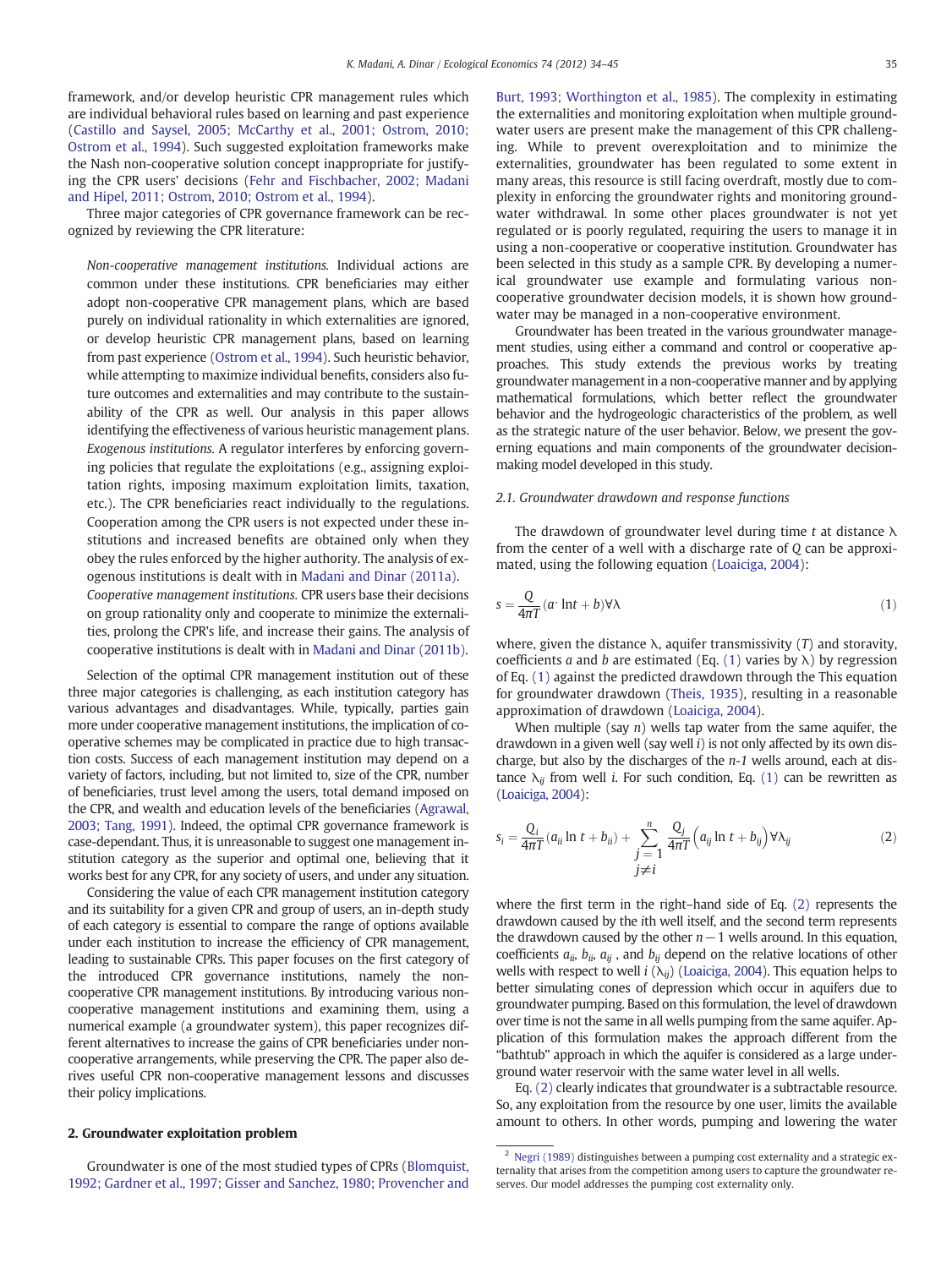<span id="page-2-0"></span>table at one well lowers the water level in other wells, as well. $<sup>2</sup>$  Indeed,</sup> Eq. [\(2\)](#page-1-0) is the key element for estimation of the externalities, if perfect information about the amounts of groundwater use at other pumps is at hand. Nonetheless, in practice, not only such information is not available (or reliable), but also estimation of actual drawdown is not easy for groundwater users, given the complexity of Eq. [\(2\).](#page-1-0)

#### 2.2. Cost functions

Energy is used for pumping groundwater. Thus, groundwater pumping has some costs to the users. The following equation can be used to estimate the groundwater pumping cost at a given well (modified from [Loaiciga and Leipnik \(2000\)](#page-11-0)):

$$
C_{\text{Irr}} = (us + v + d_{h-1})Q \tag{3}
$$

where u and v are cost parameters,  $d_{h-1}$  is the water depth in the well at the end of previous time step  $(h-1)$ , Q is the total pumped volume (discharge), and s is the groundwater drawdown, resulting from Q(calculated based on Eqs.  $(1)$  or  $(2)$ ).

Groundwater may be used by farmers who withdraw water for growing crops. A farmer who pumps groundwater for irrigated agriculture has to pay for irrigation water and other farming production costs (including harvesting costs, and irrigation facilities and well maintenance costs). The total cost to a farmer is:

$$
C = C_{Irr,x} + C_{Tech} + C_{Other,x}
$$
\n<sup>(4)</sup>

where  $C_{Tech}$  is a onetime initial investment for buying pumps and other irrigation technologies, represented by the annual-equivalent cost, and  $C_{Other x}$  (cost of seeds, fertilizer, planting, harvesting, etc.) assumed to be:

$$
C_{Other,x} = i_x l_x^2 + j_x l_x + k_x \tag{5}
$$

where  $l_x$  is the area under irrigation for growing crop x, and  $i_x$ ,  $j_x$ , and  $k_x$ are cost parameters that depend on the crop type  $\chi$ ) (these parameters<br>should be defined such that C<sub>Other, x</sub>≥0 and i<sub>x</sub><0,  $\frac{dC_{\rm{other}}}{dQ}$ ≥0).

#### 2.3. Yield function

Assuming that the total crop yield is a function of the crop type  $(x)$ , the area under irrigation for growing crop  $x$   $(l_x)$ , and the amount of water used for irrigation of crop  $x$  ( $Q_x$ ), the total crop yield can be defined as:

$$
Y_x = \left(p_x l_x^2 + q_x l_x\right) Q_x \tag{6}
$$

where p and q are the parameters (Y<sub>x</sub> ≥0, p<sub>x</sub><0, and  $\frac{dY_x}{dl_x}$  ≥0).

#### 2.4. Profit function

The revenue, gained through selling the crop at the end of the growing season equals:

$$
R = \sum_{x} z_{x} Y_{x} \tag{7}
$$

where  $z_x$  is the price per weight unit of the crop x. Given Eqs. (4) and (7), the total profit of a farmer equals:

$$
P = R - C \tag{8}
$$

In planning for farming operations, each farmer needs to estimate the total present value of his profit over the planning horizon. The present value of the profit received in time step h equals:

$$
P_p = Pe^{-rh} \tag{9}
$$

where  $r$  is the time-step dependent discount rate. Given Eq.  $(9)$ , the total present value of his profit over the planning horizon is:

$$
Z = \int_{0}^{H} Pe^{-rh} dh \tag{10}
$$

where H is the length of the planning horizon or the number of time steps (e.g., years) that the decision maker considers at the beginning of the planning horizon.

Normally, each farmer is willing to maximize his total profit over his planning period. However, within the CPR context, the status of the resource is affected by operations of all exploiters, which may fail to use the resource in an optimal and sustainable manner. Next, we will discuss how the objective function of the farmers may vary, depending on the non-cooperative operation institution they select.<sup>3</sup>

#### 3. Non-cooperative groundwater management institutions

One important characteristic of most non-cooperative CPR management environments is the lack of perfect information on the part of each beneficiary about the decisions and plans of other beneficiaries. In such situations, users may benefit from speculations about plans of other users, based on their past experience and observations, to internalize the externalities in their planning. In a non-cooperative framework, each beneficiary may adopt different decision rules to determine the amount he wants to exploit from the CPR. The set of decision rules indicates that a beneficiary may range from being an ignorant decision maker, who totally ignores the externalities, to a smart decision maker, who learns from his past experience and continuously revises his exploitation plans. While the former type of decision making results in a big difference between the expected and actual gains from the CPR, the latter type can minimize the difference between his perceived and actual gains. In addition, heterogeneity in the decision maker's ability (e.g., due to his location, accessibility of the CPR, and other initial conditions) affects his ability to adjust and his expected utility level.

Below, we formulate the groundwater exploitation problem using a range of CPR management institutions for making decisions in noncooperative situations. These institutions reflect the behavioral characteristics of the decision makers within a non-cooperative CPR management context.

#### 3.1. Ignorant myopic management

Based on this institution, each farmer maximizes his expected profit  $(P_h)$  at a given time step, h, at the beginning of each time step, given the status of the CPR at h from his point of view (each farmer only considers the groundwater level in his own well). Mathematically, each farmer uses the following optimization model H times (for  $h=1, 2, ..., H$ ):

$$
Maximize \t P_{i,h} \t\t(11)
$$

subject to:

*Eq.* 
$$
(1)
$$
  
*Eqs.*  $(3)-(8)$ 

where for farmer  $i=1, 2, ..., n$ :  $R_{i,h}$  is the farmer *i*'s profit in time step h.

While at the beginning of each time step, decisions are made based on Eq. [\(1\)](#page-1-0) without consideration of the effects of other farmers' exploitation rates (the externalities), at the end of each time step, the farmer finds the actual drawdown based on Eq. [\(2\)](#page-1-0) and his actual profit. Using the latest information about the status of the CPR from his point of view (the water depth in the well under his operation), the farmer finds his optimal operation policies for the next period, and so on. The total

<sup>&</sup>lt;sup>3</sup> We assume that all farmers apply the same management institution. Therefore, there is a public choice issue here that to be addressed. We refer to it in a later section.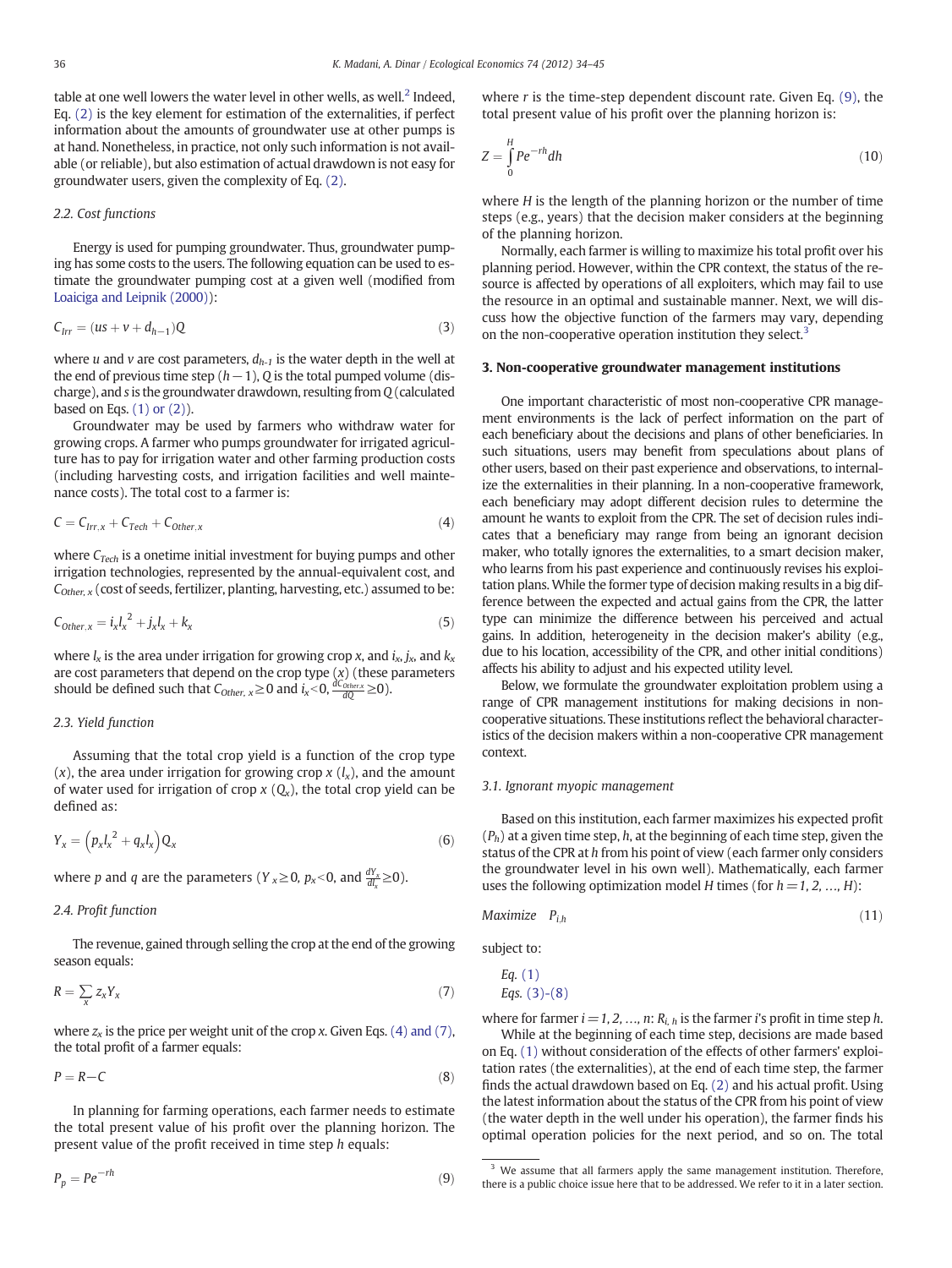gain of a farmer during the planning horizon  $(H)$  can be calculated using Eq. [\(10\)](#page-2-0) and the realized profits, (with possible complete dissipated rents [\(Brooks et al., 1999; Gordon, 1954](#page-11-0))) at the end of each step.

#### 3.2. Smart myopic management

Farmers develop heuristic rules, based on their learning from the past in order to act non-myopically, when making short-term decisions. These rules help to minimize the difference between the expected profit and drawdown, based on Eq. [\(1\),](#page-1-0) and the actual profit and drawdown, based on Eq. [\(2\)](#page-1-0). To apply the heuristic rules, the farmers may revise the ignorant myopic management model by revising the objective function or constraints and/or by adding new constraints. As examples, two of these heuristic rules and their corresponding decision model's mathematical formulations are presented below. This is equivalent to some extent to the Pigouvian tax [\(Tietenberg and Lewis, 2008\)](#page-11-0), levied, by a social planner, on a production process that creates negative externalities and aimed at internalizing individual externalities.

#### 3.2.1. Smart myopic management with drawdown penalty

Over time, farmers learn that, as a result of pumping by other farmers, the actual drawdown (Eq. [\(2\)](#page-1-0)) is normally more than what they predict at the beginning of that time-step (Eq. [\(1\)](#page-1-0)). Therefore, they may impose a drawdown penalty to make their decision model less optimistic and to account for such possible differences. Nevertheless, in developing short-term plans, farmers make decisions for one time step only. In that case, the decision model can be formulated as:

Eq. [\(11\)s](#page-2-0)ubject to:

$$
s_{i,h} = \frac{Q_{i,h}}{4\pi T} (a \ln h + b) + \overline{sp_{i,h}}
$$
\n(13)

$$
\overline{sp_{i,1}} = 0 \quad (initial condition)
$$
 (14)

$$
\frac{\sum\limits_{t=1}^{h-1} sp_{i,t}}{h-1}
$$
 (15)

$$
sp_{i,h} = s_{i,h-1 \; : \; Eq2} \; - \; s_{i,h-1 \; : \; Eq13} \tag{16}
$$

Eqs. 
$$
(3)-(8)
$$

where for farmer  $i=1, 2, ..., n$ :  $\overline{sp_{i,h}}$  is the drawdown penalty for farmer  $i$  in time step  $h$ , equal to the average of drawdown penalties in the previous time steps;  $sp_{i,h}$  is the drawdown penalty for farmer *i* at time step h;  $s_{i, h-1: Eq 2}$  is the actual drawdown in the previous time-step, calcu-lated based on Eq. [\(2\)](#page-1-0); and  $s_{i, h-1: Eq. 13}$  is the expected (pre-estimated) drawdown in the previous time-step, calculated based on Eq. (13). At the end of each time step, the farmer finds the actual drawdown and his profit. The total gain of a farmer during the planning horizon (H) can be calculated using the actual profits, based on Eq. [\(10\).](#page-2-0)

In this study, only a few different heuristic rules are presented. But, in practice, farmers do not always use the heuristic rules suggested here to reflect their learning and past experiences. They may develop many different forms of heuristic constraints to account for the externalities [\(van Steenbergen, No Date Provided\)](#page-11-0). For example, in our management model, a more conservative (or pessimistic) farmer, who uses drawdown penalties in his decision model, may replace  $s_{i, h-1: Eq 13}$  in Eq. (16) with  $s_{i, h-1: Eq}$  and calculate the expected drawdown in the previous step using Eq. [\(1\)](#page-1-0) (or the first term in Eq. (13)), resulting in higher drawdown penalties and more conservative decisions (this case is not considered in the present paper). Another example is a forgetful farmer with a short-term memory, who only considers the difference between the expected and actual drawdown in the previous time step, as opposed to the average of differences over the previous time steps. Such a farmer bases his decisions on his latest experience, resulting in less conservative decisions (this case is not considered in the present paper).

#### 3.2.2. Smart myopic management with profit penalty

Instead of a drawdown penalty, farmers may use a profit penalty to account for the possible difference between their expected and actual gains. In that case, the farmers' decision model may be formulated as follows:

$$
Maximize \t P_{i,h} - P p_{i,h} \t\t(17)
$$

subject to:

Eq. 
$$
(1)
$$
  
Eqs.  $(3)-(8)$ 

$$
\overline{P p_{i.1}} = 0 \quad (initial condition)
$$
 (18)

$$
\frac{\sum\limits_{t=1}^{h-1} P p_{i,t}}{h-1} \quad (h = 2, 3, \dots, H)
$$
\n(19)

$$
P p_{i,h} = P_{i,h-1 \; : \; Eq17} \; -P_{i,h-1 \; : \; Eq2} \tag{20}
$$

where for farmer  $i=1, 2, ..., n$ :  $\overline{P p_{i,1}}$  is the profit penalty for farmer *i* in time step h equal to the average of profit penalties in the previous time steps;  $Pp_{i,h}$  is the profit penalty for farmer *i* at time step h;  $P_{i,h-1:Eq}$  *z* is the actual profit in the previous time-step, calculated based on the actu-al drawdown (Eq. [\(2\)\)](#page-1-0); and  $P_{i, h-1: Eq. 17}$  is the expected profit in the previous time-step, calculated based on the expected drawdown in the previous step (Eq. [\(1\)\)](#page-1-0), using Eq. (17). At the end of each time step, the farmer finds his actual profit. The total gain of a farmer during the planning horizon (H) can be calculated using the actual profits and Eq. [\(10\).](#page-2-0) An application of this management institution can be found in [Kotchen and Salant \(2009\)](#page-11-0).

A more conservative (or pessimistic) farmer may replace  $P_{i, h-1: Eq 17}$ in Eq. (20) with  $P_{i, h-1: Eq}$  and calculate the expected drawdown in the previous step using Eqs. [\(1\) and \(8\)](#page-1-0) (or the first term in Eq. (17)), resulting in higher profit penalties and more conservative decisions (this case is not considered in the present paper). For a less conservative and more forgetful farmer, the profit penalty may equal the difference between his actual and expected profits in the previous time step only (these cases are not considered in the present paper). The choice of the decision rule and heuristic decision model depends and a variety of factors including, but not limited to, behavioral characteristics of the decision maker, his trust level to other farmers, his first-hand experience and learning.

#### 3.3. Fixed ignorant non-myopic management

Based on this institution, each farmer determines his optimal operation policies at the beginning of the planning horizon by maximizing his total present profit over the planning horizon without considering the effects imposed by other farmers on the status of the CPR from his point of view. Having a fixed management decision set (which includes decision variables such as pumping rate, drawdown, crop type, area under irrigation, etc.) is the important characteristic of this management institution. For the groundwater exploitation problem, farmer i  $(i=1, 2, ..., n)$ , who farms at farm *i* and pumps from well *i*, maximizes his total present profit  $(Z_i)$ , using the following optimization model:

Maximize  $Z_i$  (21)

subject to:

Eq. 
$$
(1)
$$
  
Eqs.  $(3)-(8)$   
Eq.  $(10)$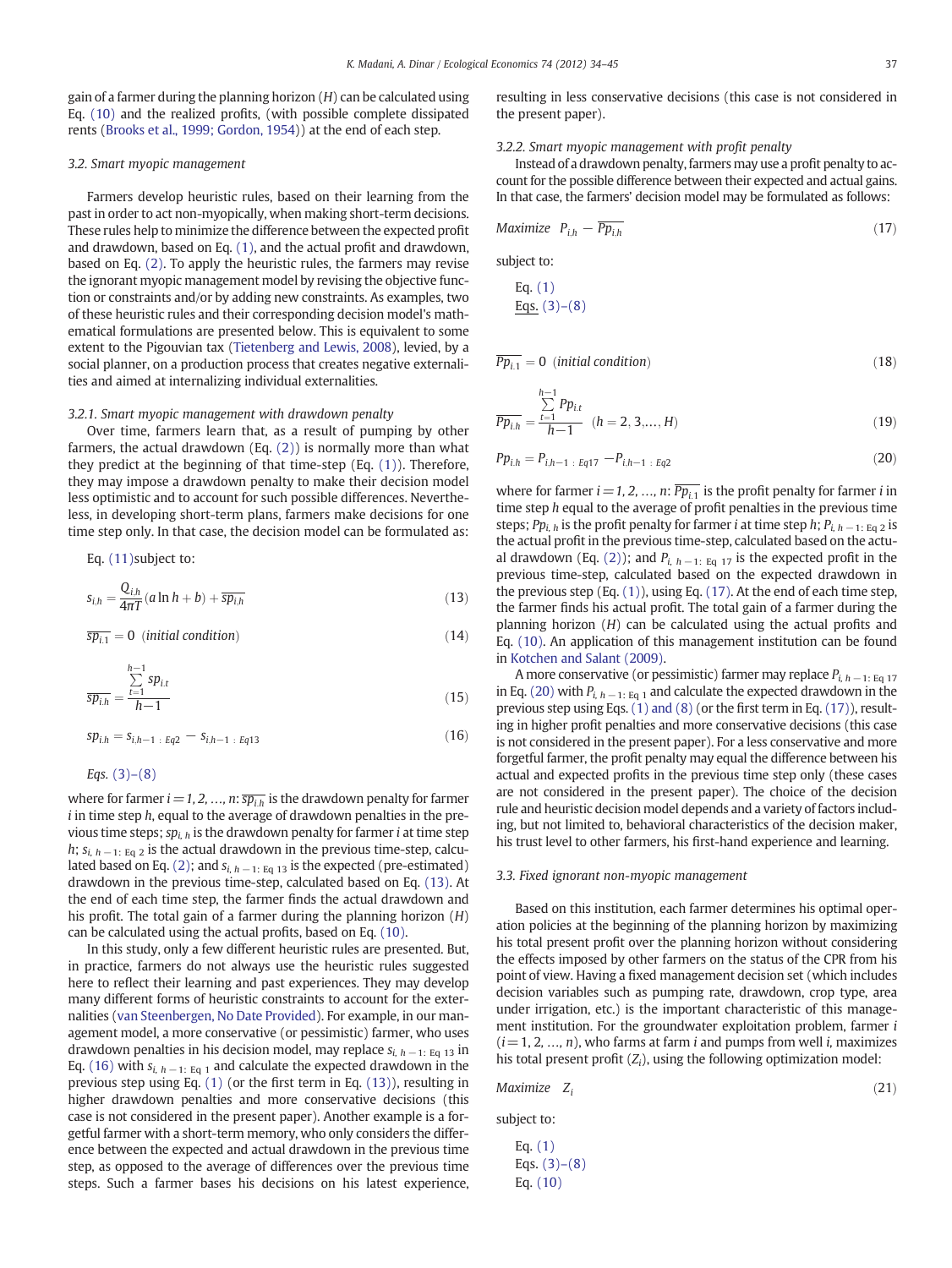where decision variables Q, s, x,  $l_x$  do not vary between time steps (as opposed to  $Q_h$ ,  $s_h$ ,  $x_h$ ,  $l_{x,h}$ ). A farmer, who makes his decisions based on this management institution, finds the selection of a fixed decision set to be more convenient than a variable decision set, especially in the absence of perfect information. Within this institution, the farmer ignores the imposed effects of other farmers (Eq. [\(2\)](#page-1-0)). Therefore, his actual gained profit and operations will be different from the estimated profit and operations, using the above model. For instance, the actual drawdown, which will be higher than the predicted drawdown by each farmer (the actual drawdown can be determined by simultaneous solving of the above optimization model for all farmers), may make pumping uneconomical before the end of the planning horizon. An application of this management institutions is presented in [Loaiciga \(2004\).](#page-11-0)

#### 3.4. Variable ignorant non-myopic management

The general structure of the variable ignorant non-myopic management model is similar to the fixed ignorant non-myopic management model. However, under this management institution farmers use the above model with some modifications to find decision variables that vary between time steps  $(Q_h, s_h, x_h, l_{x,h})$  as opposed to Q, s, x,  $l_x$ ). A farmer who chooses a variable decision set believes that by changing his decisions between years, he can gain more and also prevent other farmers from having perfect information about his decisions.

#### 3.5. Smart non-myopic management

A farmer who is smart (considers the externalities) and acts nonmyopically (considers a long planning horizon) may adopt this management institution in a non-cooperative CPR environment with imperfect information. Based on this method, a farmer develops his long-term plan using the variable ignorant non-myopic decision model and starts exploiting the resource. At the end of the first time-step, since he learns his actual gains are different from what he had planned as a result of externalities, he develops another variable ignorant non-myopic plan, based on the latest status of the CPR from his point of view (depth of water in his well). The strong belief in long-term planning and consideration of the externalities motivates the farmers within this institution to develop and revise long-term plans. The continuous update of the long-term plan makes the farmers smart, although they develop ignorant plans at the beginning of each time step.

As an alternative, farmers may replace variable ignorant nonmyopic plans with fixed ignorant non-myopic plans at the beginning of each time step (this case is not considered in the present paper).

#### 4. Numerical example

We provide an illustrative example to demonstrate how the introduced non-cooperative groundwater management institutions can be applied in practice to develop various policy options. This example shows how choice of management institution can affect the status of the CPR and its beneficiaries in the long-run. The example includes three farmers ( $i = A$ , B, C) who tap the same aquifer (Fig. 1). Although, having only three farmers makes the problem somewhat simplistic, it allows capturing the basic characteristics of a CPR exploitation problem. Here, the three wells are benefiting from natural recharge, $4$  which varies across the wells. Some recharge also results from the water use of each



Fig. 1. Vertical cross section of the wells and aquifer at the beginning of planning horizon.

farmer on his land, as well as the water use of other farmers located at higher elevations. Thus, the net well discharge can be calculated as:

$$
Q_{i,Net} = Q_i - \left(Q_{i,r} + \theta_i Q_i + \sum_{\substack{j=1 \ j \neq i}}^n \omega_{ij} Q_j\right) + Qe_i
$$
 (22)

where:  $Q_i$  is the amount of pumped discharge at the *i*th well;  $Q_i$ , *i* is the natural recharge of the ith well;  $\theta_i$  is the ratio of return flow to well i from water use on farm *i*;  $\omega_{i,j}$  is the ratio of return flow to well *i* from water use on a nearby farm  $j$ ; and  $Qe_i$  is the evaporative losses from well *i*. It is implicit that in calculating the drawdown (using Eqs.  $(1)$ ) [and \(2\)](#page-1-0)) the net discharges should be used.

Tables  $1<sup>5</sup>$  and [2](#page-5-0) present the values of farmer-dependent and cropdependent parameters used here, respectively. Here, the farmers, each operating only one well, are assumed to have two crop options (crop 1 and crop 2). The values of independent variables are  $a = 9.125$ ,  $b=140$ ,  $t=365$  (given the values of other parameters, in this example,  $t$  should be set equal to 365 in Eqs. [\(1\) and \(2\)](#page-1-0) to calculate the drawdown over one time–step (h), which represents one year), T=6,960 m<sup>2</sup>/day, u=7.2 \$ m<sup>-3</sup>/m<sup>-1</sup>, v=10 \$ m<sup>-3</sup>, and r=5%/year. It is also assumed that the farmers stick to the technology they are currently using. So,  $C_{Tech}$  is assumed to equal zero during the planning horizon. For simplicity, the evaporative losses from the wells are assumed to be minimal ( $Qe_i=0$ ). As shown in Fig. 1, the farms are located on land with some slope. Thus, the vertical pumping distances are not equal (the initial well's water depth is represented by  $d_0$ , given in [Table 1\)](#page-5-0).

#### 5. Results

Since studying the long-term effects of different management policies on the CPR status is the focus of this study, the numerical example is solved using the suggested management institutions over a 50-year planning period  $(H=50)$ , which is considered to be reasonably long for the purposes of this study, considering the computational limitations. The groundwater quality issues are not considered in this study and can be the scope of future research.

Results of different model runs are presented in [Figs. 2 to 5,](#page-6-0) indicating how some key variables of farmers' decision models change under different management institutions. Below, we discuss the modeling results under each management institution.

<sup>4</sup> For simplicity, the interrelated dynamics of groundwater and surface water are ignored here. However, groundwater recharge rates can be changed both by the natural conditions (e.g., climatic variations) as well as human impacts (e.g., rate of surface water withdrawal).

<sup>&</sup>lt;sup>5</sup> While natural groundwater recharge rates  $(Q_{i,r})$  are considered constant here, making the decision problem deterministic, in practice uncertainty about future climatic and other conditions and the resulting uncertainty about the natural recharge rate, can make the decision model more complex. Future studies may consider using stochastic decision models to address the uncertainty.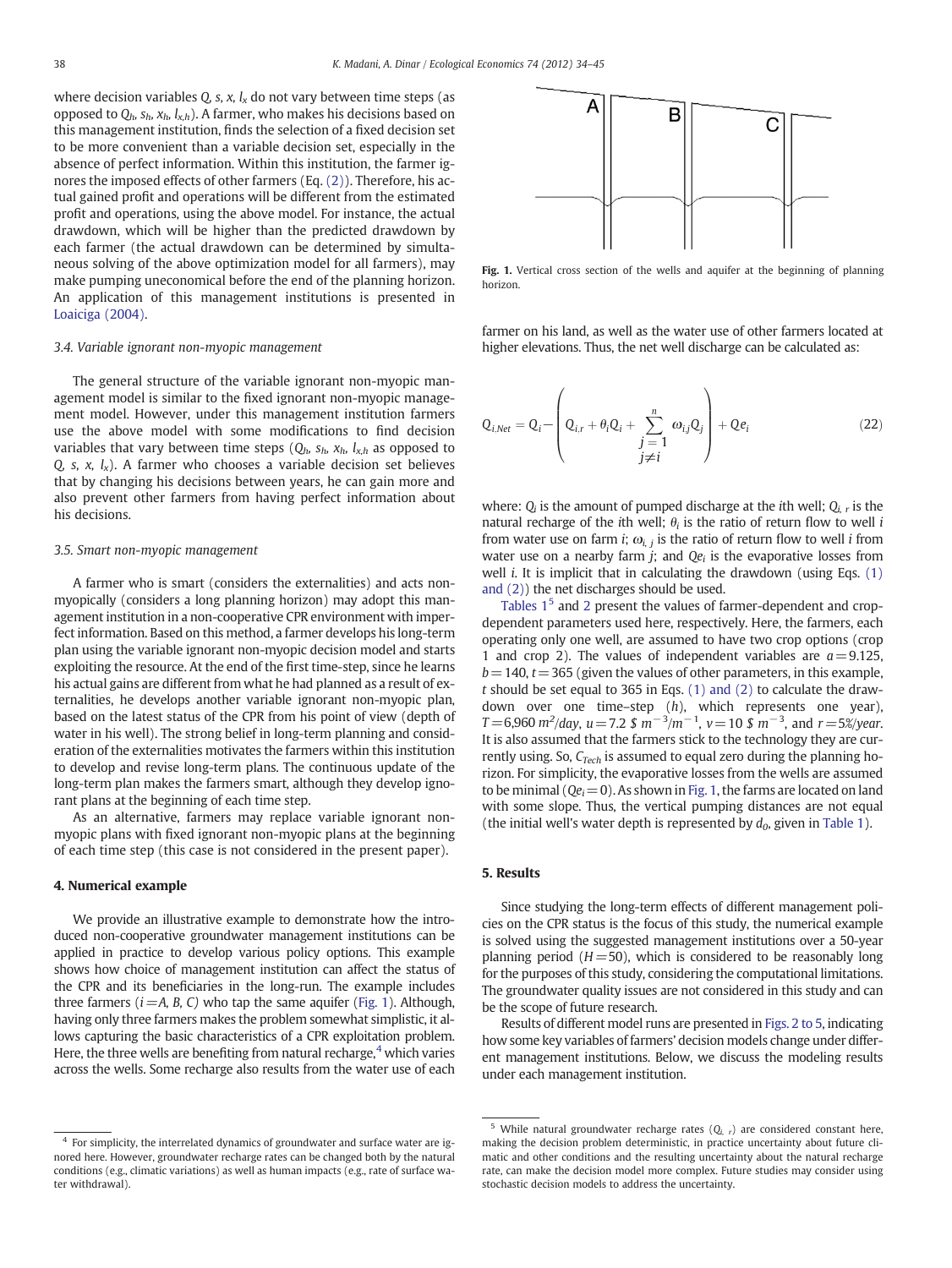<span id="page-5-0"></span>

| Table 1                                |  |
|----------------------------------------|--|
| Values of farmer-dependent parameters. |  |

| Parameter<br>Farmer |          |          |          |          |          |          |     |                  |      |                          |                 |                          |          |
|---------------------|----------|----------|----------|----------|----------|----------|-----|------------------|------|--------------------------|-----------------|--------------------------|----------|
|                     | $a_{iA}$ | $a_{iB}$ | $a_{iC}$ | $D_{iA}$ | $D_{iB}$ | $D_{iC}$ | (ha | $Q_r(m^3$ /year) | Θ    | $\omega_{i, A}$          | $\omega_{i, B}$ | $\omega_{i,C}$           | $d_0(m)$ |
|                     | 9.125    | 5.423    | 3.640    | 140      | 100      | 50       | 40  | 000,             | 0.08 | $\overline{\phantom{0}}$ |                 |                          | 20       |
|                     | 5.423    | 9.125    | 6.684    | 100      | 140      | 115      | 28  | 900              | 0.07 | 0.085                    |                 |                          | 14       |
|                     | 3.640    | 6.684    | 9.125    | 50       | 115      | 140      |     | 750              | 0.06 | 0.035                    | 0.075           | $\overline{\phantom{0}}$ |          |

#### Table 2

Values of crop-dependent parameters.

| Crop | Parameter                    |                               |           |                          |                                   |              |  |  |  |  |  |  |
|------|------------------------------|-------------------------------|-----------|--------------------------|-----------------------------------|--------------|--|--|--|--|--|--|
|      | i (\$/ha <sup>2</sup> /year) | $j(\frac{\xi}{\ln \sqrt{2}})$ | k(S/year) | $p(Ton/m^3/ha^2/year)^a$ | $q$ (Ton/m <sup>3</sup> /ha/year) | $z$ (\$/ton) |  |  |  |  |  |  |
|      | $-9.8175\times10^{-3}$       | 892.5                         | 2.769     | $-2.49\times10^{-10}$    | 0.0256                            | 150          |  |  |  |  |  |  |
|      | $-9.8485\times10^{-3}$       | 689.4                         | 0.611     | $-7.51 \times 10^{-11}$  | 0.0280                            | 134          |  |  |  |  |  |  |
|      |                              |                               |           |                          |                                   |              |  |  |  |  |  |  |

<sup>a</sup> Ton per cubic meter of water per hectare of land per year. This is a measure for productivity of water applied.

#### 5.1. Ignorant myopic management

Since the long-term effects of withdrawal policies are ignored under this management institution, farmers try to maximize their profit within each time step, with no future consideration. Therefore, the ignorant myopic decision makers start operations with an aggressive exploitation of the resource. As shown in [Fig. 2](#page-6-0)a, the annual drawdown is greater in the beginning, and decreases over time as the growing water depth increases the pumping cost dramatically, putting some farmers out of business (Farmers B and C, as shown in [Figs. 3](#page-7-0)a and [4a](#page-8-0)). Farmers with higher levels of wealth (i.e., Farmer A who owns a larger land area, resulting in lower costs and higher crop yield per unit area due to economies of scale (Eqs. [\(5\) and \(6\)](#page-2-0)), can stay in business for a longer period of time than farmers with lower levels of wealth (i.e., Farmer C, who does not grow crops in one-third of the years). Therefore, the total groundwater withdrawal and drawdown over the planning horizon are higher for the wealthy farmers who benefit from their power during the implicit competition. $<sup>6</sup>$  In this example, at the beginning of the peri-</sup> od, Farmer A grows a higher-value crop (crop 1), which also has higher water demand and growing costs overall. As the groundwater depth and the resulting pumping costs increase, this farmer prefers to grow the lower-value crop (crop 2). Due to the high costs of growing crop 1 and the smaller farm size (diseconomics of scale) Farmer C never grows crop 1 during the 50-year period. Farmer B grows crop 1 only in the beginning of the planning period (6% of the years).

As shown in [Figs. 2a](#page-6-0) and [3](#page-7-0)a, all farmers experience differences between their anticipated drawdown and profit at the beginning of each time step. They also experience differences between their actual drawdown and profit at the end of that time step, due to the unaccounted externalities. Over time, the difference gets smaller for all parties as they lower their withdrawals. The relative difference between the perceived and actual water depths and profits are the lowest for Farmer A, with the highest pumping rate [\(Figs. 2](#page-6-0)a, [3a](#page-7-0), and [5](#page-9-0)a). Therefore, the amount of externalities that other farmers create for him is less than the amount he creates for other farmers. The opposite is true for Farmer C, with the lowest pumping rate (due to the lowest farm size, or wealth). The difference between the overall actual and perceived profits may range from 12% for Farmer A, to 258% for Farmer C, with the actual gain always less than the perceived gain, due to the unaccounted externalities [\(Fig. 5](#page-9-0)). Although, Farmer C pumps water from the well with the lowest depth to water table (the lowest pumping costs (Eq. [\(3\)](#page-2-0)), and the highest recharge flows, due to the smallest farm size, he appears to be weakest in this competition, ending up with economic losses or negative

profit [\(Fig. 3a](#page-7-0)) and the highest difference between the perceived and actual gains over the 50-year horizon [\(Fig. 5c](#page-9-0)). In this example Farmer B is the middle case between Farmers A and C [\(Fig. 5b](#page-9-0)), considering his farm size and vertical distance from the water table. The total gains of the farmers are lowest under the ignorant myopic management institution [\(Fig. 5](#page-9-0)d), making this management institution inferior to other possible non-cooperative management methods. Although changes in the discount rate result in changes in the overall gain of the farmers, their operation policies are insensitive to the discount rate as long as they are planning for short term.

#### 5.2. Smart myopic management

In comparison with ignorant myopic management, both types of smart myopic management (with drawdown penalties [\(Figs. 2](#page-6-0)b and [3b](#page-7-0)) and with profit penalties [\(Figs. 2c](#page-6-0) and [3c](#page-7-0))) are superior in terms of the overall profit to the farmers [\(Fig. 5](#page-9-0)) and the differences between the actual and perceived water depth [\(Fig. 2b](#page-6-0) and c), and profits [\(Fig. 3b](#page-7-0) and c). Comparison of [Fig. 2a](#page-6-0) with [Fig. 2](#page-6-0)b and c indicates that the annual drawdown trend does not vary significantly with changing the management institutions as long as the plans include short-term management institutions.

By acting smartly (considering the externalities), Farmer A can estimate his total gain over the 50-year period with 1% error. As a result of overestimating the penalties in some years (based on past experience), some farmers may end up with actual gain, that is higher than the perceived gain in those years [\(Fig. 3b](#page-7-0) and c). Despite overestimating the penalties in some years, Farmer C still suffers from overestimation of his annual profit and experiences negative profit overall. Nevertheless, this farmer can reduce his losses by acting smartly even with shortterm planning. Over time, the difference between the actual and perceived drawdown and profit decreases, as a result of a decrease in total withdrawal (reduced externalities) and learning.

The farmers' choice of crop [\(Fig. 4](#page-8-0)b and c) does not change significantly by considering the externalities, using different types of penalties. That is not true for Farmer B, who does not grow crops in 50% of the years when he considers profit penalties, resulting in less drawdown and gain overall, compared to the case in which drawdown penalties are used. Planning with consideration of profit penalties is a better choice of management institution for Farmers A and C. Though, the sum of farmers' total gain in the 50-year period is larger when they consider drawdown penalties, as opposed to revenue penalties. The withdrawal policies are insensitive to the interest rate under this management institution, as the farmers plan for one time step at a time.

 $6$  This result has important policy implications with regards to impact of policy interventions on equity distribution, especially in developing countries [\(Seema et al., 2008](#page-11-0)).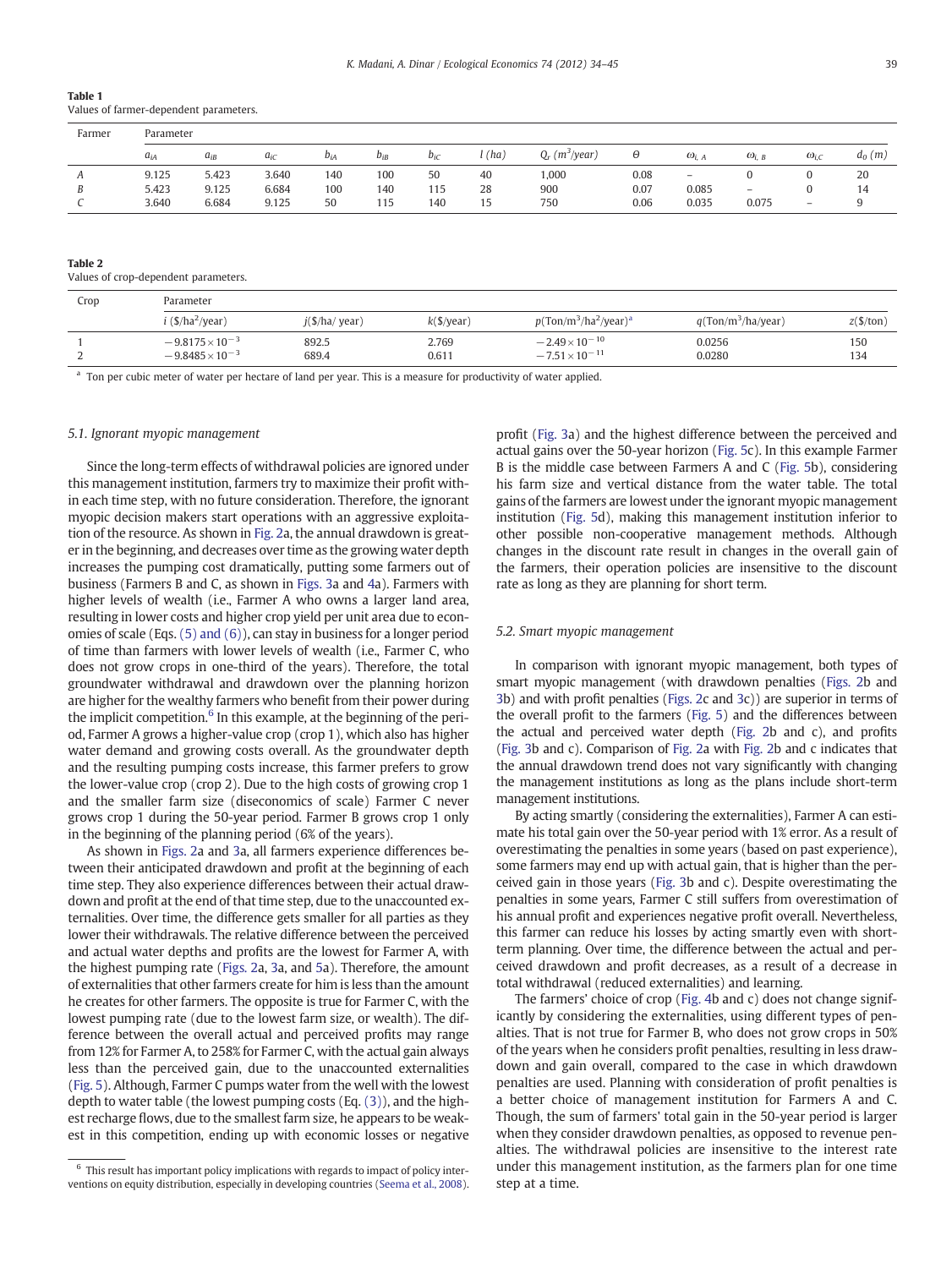<span id="page-6-0"></span>

Fig. 2. Perceived and actual annual groundwater depth (in wells A, B, and C) under different non-cooperative management institutions (a - Ignorant myopic management, b - Smart myopic management with drawdown penalty, c - Smart myopic management with profit penalty, d - Fixed ignorant non-myopic management, e - Variable ignorant non-myopic management, f — Smart non-myopic management) over the planning horizon (50 years).

#### 5.3. Fixed ignorant non-myopic management

Figs. 2d, [3d](#page-7-0), and [5](#page-9-0) show how farmers can increase their profit during their planning period by replacing short-term policies with long-term ones. Based on this management institution, farmers develop fixed decisions to maximize their profit over their planning horizon. Since each farmer's annual withdrawal and the resulting annual drawdown are constant, water depth (Fig. 2d) and pumping cost (Eq. [\(3\)](#page-2-0)) increase linearly over time, resulting in a linear drop in the farmer's annual profit.

Although, more profit at the beginning of the planning period is preferred over more profit toward the end of the planning period (considering the non-zero discount rate), the farmers do not exhaust the resource entirely in the beginning. Farmers do not replace higher profit levels in the earlier years with no profit in later years, as a continuous exploitation of the resource is more profitable than a disrupted exploitation pattern. Nevertheless, by increasing the discount rate, the fixed exploitation rate increases, underlying the impact of interest rate on the withdrawal policies of groundwater users. [Fig. 4](#page-8-0)d indicates that farmers grow crops in all years. When planning long term, to reduce the water depth and pumping costs in later time steps, farmers prefer to grow the low-value crop (crop 2) during the entire planning period, which has less water needs and also lower growing costs.

Based on the difference of the perceived water depth curves of the three farmers (Fig. 2d), one may conclude that wealthier farmers (with larger farm size) prefer to withdraw more from the resource, while farmers with lower levels of wealth prefer to withdraw less from the resource. To be able to use the resource in the long run, poorer farmers try to withdraw from the resource at a sustainable rate, using a fixed pumping rate over the planning horizon. In this example (Fig. 2d), Farmer C who has the lowest wealth level prefers to pump at the sustainable rate (withdraw equal to recharge). Therefore, the slope of his perceived drawdown curve is zero. This farmer prefers a continuous business with lower annual profits to an interrupted business, even if gaining higher profits in the beginning is possible. On the other hand, Farmers A and B, who are wealthier, pump more than the sustainable rate, with Farmer A (who has a larger farm) pumping at the higher rate. The rate of pumping is highly dependent on the length of the planning horizon. Here, a 50-year period has been selected as the planning horizon. Therefore, the optimization model seeks the most profit during this period with no consideration of future (beyond the 50-year limit). Therefore, the model suggests pumping at rates higher than the sustainable rate for Farmers A and B, who can stay in business during the whole planning horizon with such a pumping rate. If a longer planning horizon is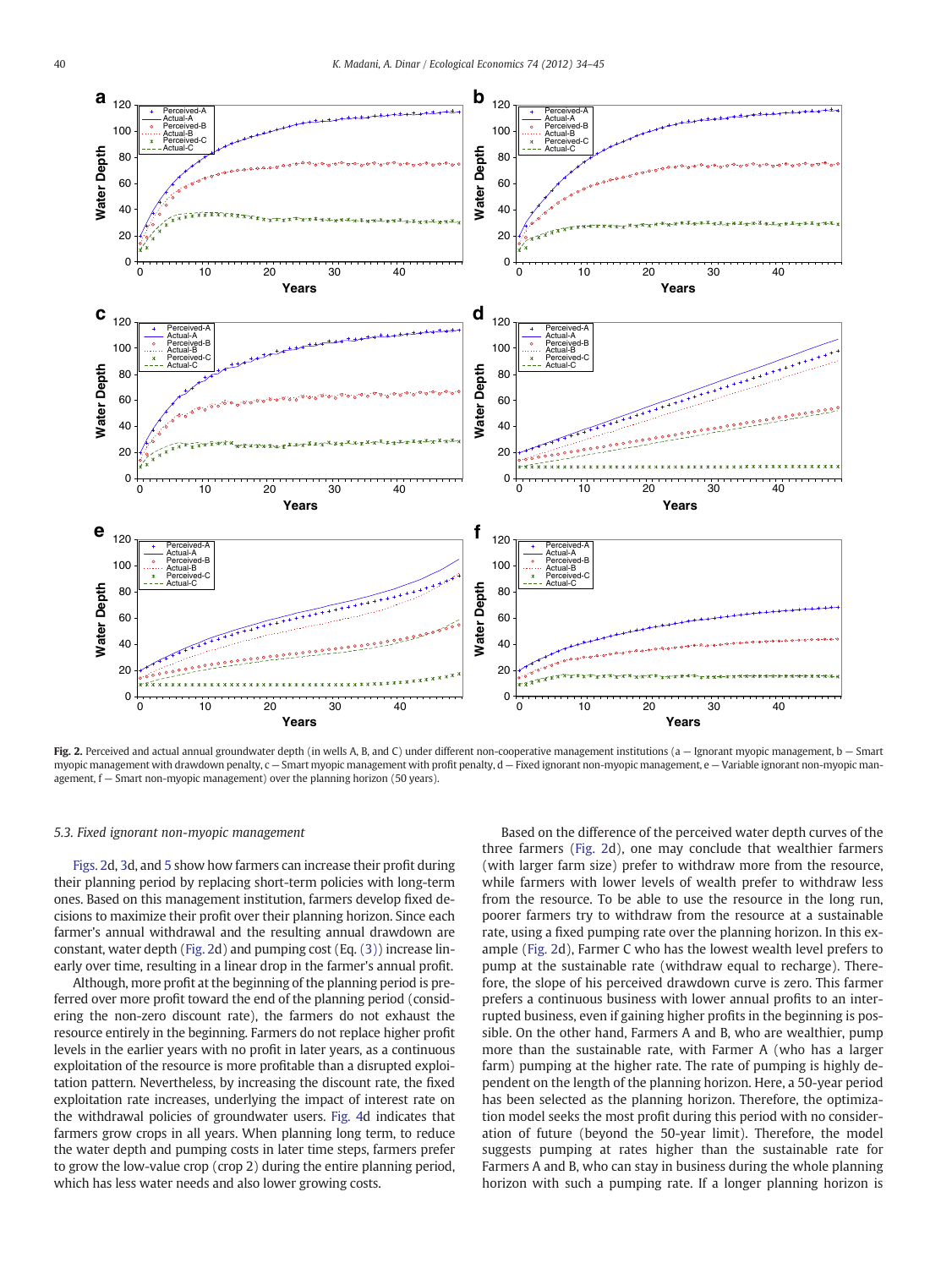<span id="page-7-0"></span>

Fig. 3. Perceived and actual annual profit per unit land area (in  $\frac{s}{h}$ ) for farmers (A, B, and C) under different non-cooperative management institutions (a - Ignorant myopic management, b - Smart myopic management with drawdown penalty, c - Smart myopic management with profit penalty, d - Fixed ignorant non-myopic management, e - Variable ignorant non-myopic management, f - Smart non-myopic management) over the planning horizon (50 years).

considered, the decision model suggests lower fixed pumping rates for both farmers to ensure their continuous stay in business. By expanding the planning horizon, the farmers lower their fixed pumping rates until they reach a sustainable exploitation rate. In this example, the planning horizon, which requires a fixed sustainable pumping rate, is shorter for Farmer B than for Farmer A. For Farmer C, the 50 year planning horizon is long enough to force him to set his exploitation rate equal to the recharge rate.

The difference between the slopes of the actual and perceived water depth and profit curves of each farmer [\(Figs. 2](#page-6-0)d and 3d) indicates in relative terms how much that farmer is affected by the externalities. Based on this figure, one may conclude that the farmers with higher wealth levels, who can withdraw more from the resource, are less affected by the externalities. Therefore, the slope difference between the anticipated and actual drawdown or profit curves is lower for a farmer who withdraws more (Farmer A in this case) than for a farmer who withdraws less (Farmer C in this case).

Since farmers behave ignorantly and do not consider the externalities in their long-term plans, they underestimate the actual drawdown and profit [\(Figs. 2](#page-6-0)d and 3d). As a result of ignorant planning, Farmers B and C end up with losses in later years. Nonetheless, since the farmers plan for long term, their estimations are relatively better than their estimations based on different short-term planning options. Thus, the difference between the actual and perceived total profit is smaller when ignorant farmers plan for long term, compared with planning for short-term ([Fig. 5](#page-9-0)), even if they are smart (consider the externalities). Also, the final water depth in each well and the total profit of each farmer decrease and increase respectively, when short-term planning is replaced with long-term planning.

### 5.4. Variable ignorant non-myopic management

Based on ignorant non-myopic plans with variable decisions, farmers increase their withdrawal over time, as shown in [Fig. 2e](#page-6-0). The lower pumping rates in the beginning of the period allow the farmers to stay in business in later time steps. Since farmers do not consider any point beyond the end of the planning horizon, their decision models suggest aggressive withdrawal and exhaustion of the resource in the last years of the planning horizon. Similar to the fixed ignorant non-myopic management, under this institution farmers grow the lower-value crop [\(Fig. 4](#page-8-0)e) to ensure a sustainable resource withdrawal and business. Since externalities are ignored under this institution (ignorant planning), with increasing the withdrawal, the difference between the perceived and actual drawdown curves of each farmer increases over time ([Fig. 2e](#page-6-0)). The total drawdown in each well is less than the case in which short-term plans are developed, and not significantly different from the case in which fixed ignorant non-myopic exploitation policies are used.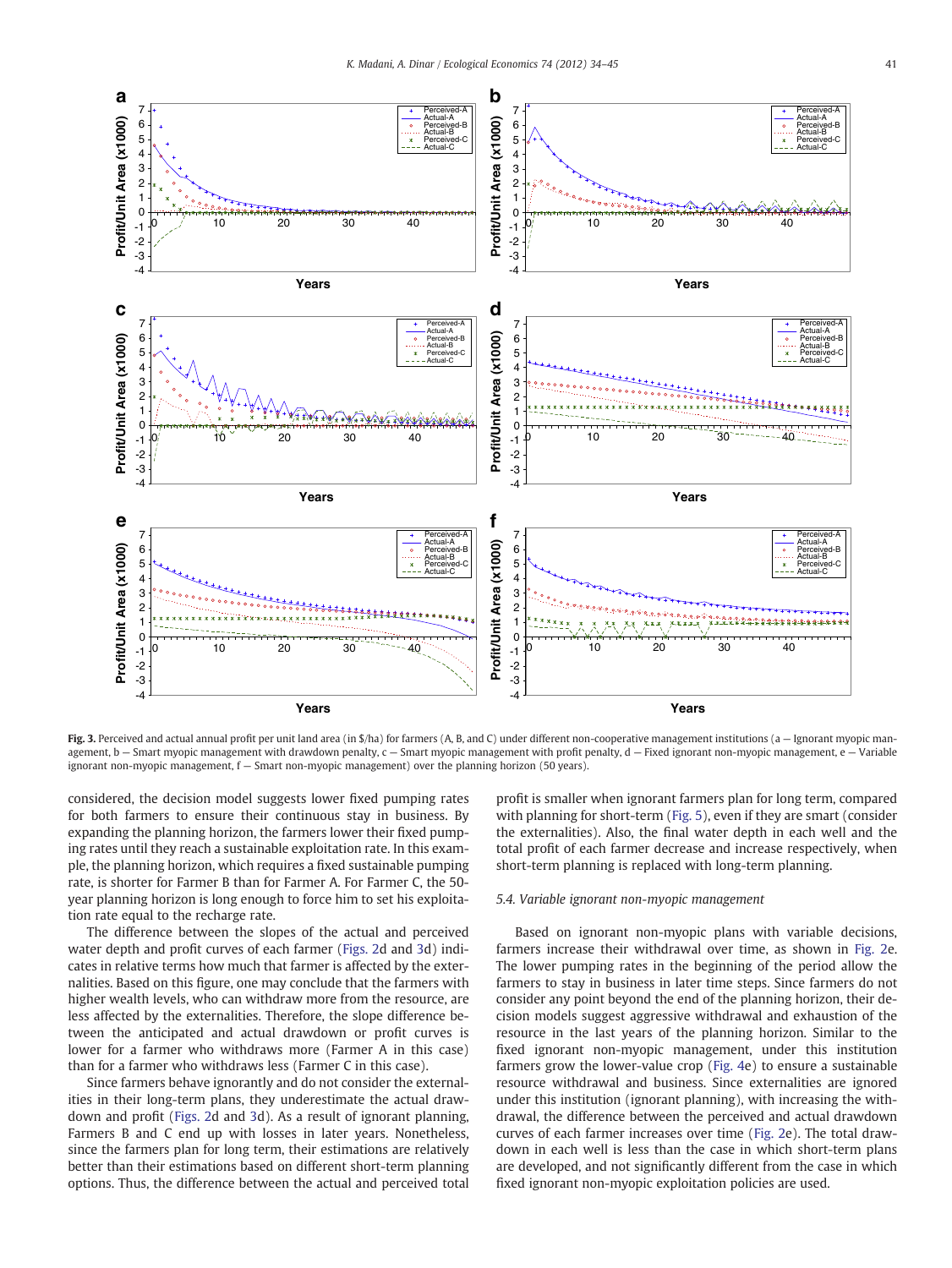<span id="page-8-0"></span>42 K. Madani, A. Dinar / Ecological Economics 74 (2012) 34–45



**Fig. 4.** Farmers' (A, B, and C) crop choice under different non-cooperative management institutions (a – Ignorant myopic management, b – Smart myopic management with draw-<br>down penalty, c – Smart myopic management with pr myopic management) over the planning horizon (50 years).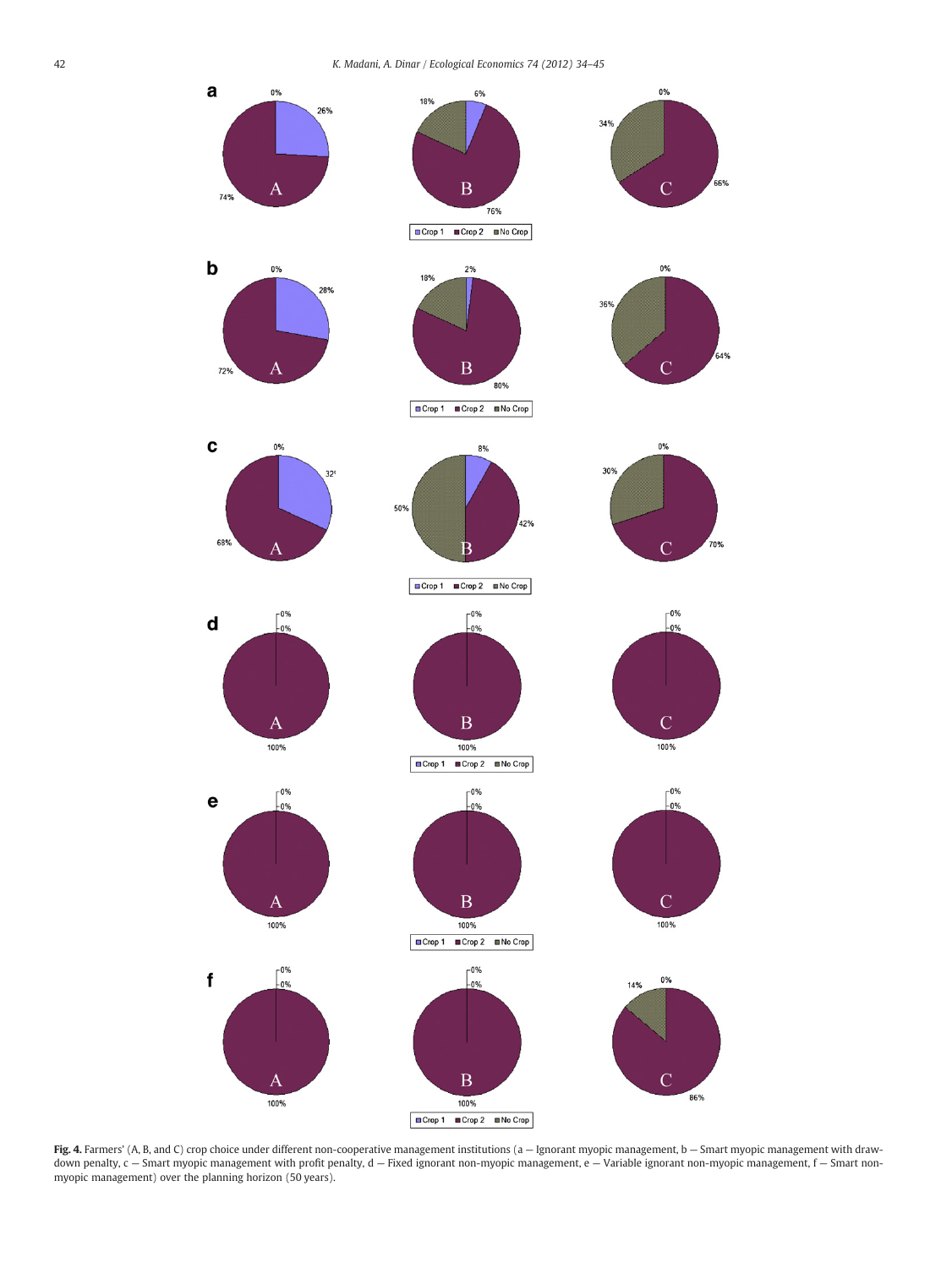K. Madani, A. Dinar / Ecological Economics 74 (2012) 34–45 43

<span id="page-9-0"></span>

Fig. 5. Perceived and actual gains of the farmers (a  $-$  Farmer A, b  $-$  Farmer B, c  $-$  Farmer C, d  $-$  All farmers) under different non-cooperative management institutions over the 50year planning horizon.

Similar to other management institutions, under the variable ignorant non-myopic management institution, farmers' revenue decreases over time with increasing pumping costs [\(Fig. 3](#page-7-0)e). As a result of ignorant planning, Farmers B and C incur negative profits toward the end of the planning horizon. While under this type of management institution, Farmer A's total gain is slightly more than his gain under the fixed ignorant non-myopic management institution (Fig. 5a), Farmers B and C gain less by replacing their fixed decisions with variable decisions in their long-term plans (Fig. 5b and c). The sum of the farmers' total gains under this management institution is higher than the sum of total gains under other management institutions, reviewed so far (Fig. 5d). An increase in the discount rate motivates the farmers to use the resource more aggressively in earlier years while a decrease in the discount rate has an opposite effect.

Comparison of [Fig. 2](#page-6-0)d and e suggests that when variable decisions are allowed within a long-term exploitation plan, Farmer C deviates from the sustainable exploitation rate in the last decade of the planning horizon. This puts him in a worse position compared with the case in which fixed decisions are used in the long-term plan. Therefore, a planning horizon longer than 50 years is required for this farmer under this institution to converge his pumping to the sustainable rate. Similarly, the planning horizon that enforces sustainable exploitation by other farmers under this management institution is longer than the planning horizon under the fixed ignorant non-myopic management institution. The required length of the planning period increases with the wealth of the farmers.

Since the sum of the farmers' gains increases by replacing variable decisions with fixed decision in an ignorant non-myopic plan, one may conclude that the variable ignorant non-myopic management institution is inferior to the fixed ignorant non-myopic management institution. However, since the difference between the sums of the farmers' gains under the two management institutions is not significant, more study is required to derive such a conclusion with certainty. The difference between the exploitation rates under the fixed and variable ignorant non-myopic management institutions is expected to decrease by extending the planning horizon. If the planning horizon is long enough, both management institutions result in withdrawal at a sustainable rate over the entire planning horizon.

#### 5.5. Smart non-myopic management

As shown in [Fig. 2](#page-6-0)f, under this institution farmers' exploitation rates in the first years are similar to those under ignorant nonmyopic management institution. But, since farmers plan smartly under this institution, they soon realize that in order to reduce the future costs, there is a need for reducing the withdrawal. Therefore, after the first few years, the slope of the water depth curves diminishes. As discussed, the slope of the water depth curve depends on the wealth level of the farmer. Here, Farmer C reaches the zero slope very soon. The other farmers need a longer planning horizon to equal their exploitation to the recharge rate. The continuous revision of the exploitation plan reduces the difference between the anticipated and actual resource level and profit, resulting in the best predictions by the decision makers among all different management institutions studied here (Fig. 5). Farmers A and B stay in the business during all years by growing the lower-value crop. Although, after few years Farmer C plans to exploit at the sustainable rate to keep the water depth at a constant level, the externalities imposed on this farmer force him to quit the business in some years and wait until the water depth gets higher through recharge. Although this farmer does not grow any crop in 30% of the years, his overall profit is higher now than in the other management institutions in which. In fact, under this type of management institution, this farmer never incurs any negative profit (true for other farmers, too) and he only grows crops when profitable. Therefore, even staying out of business for some years does not make his overall profit less than other cases in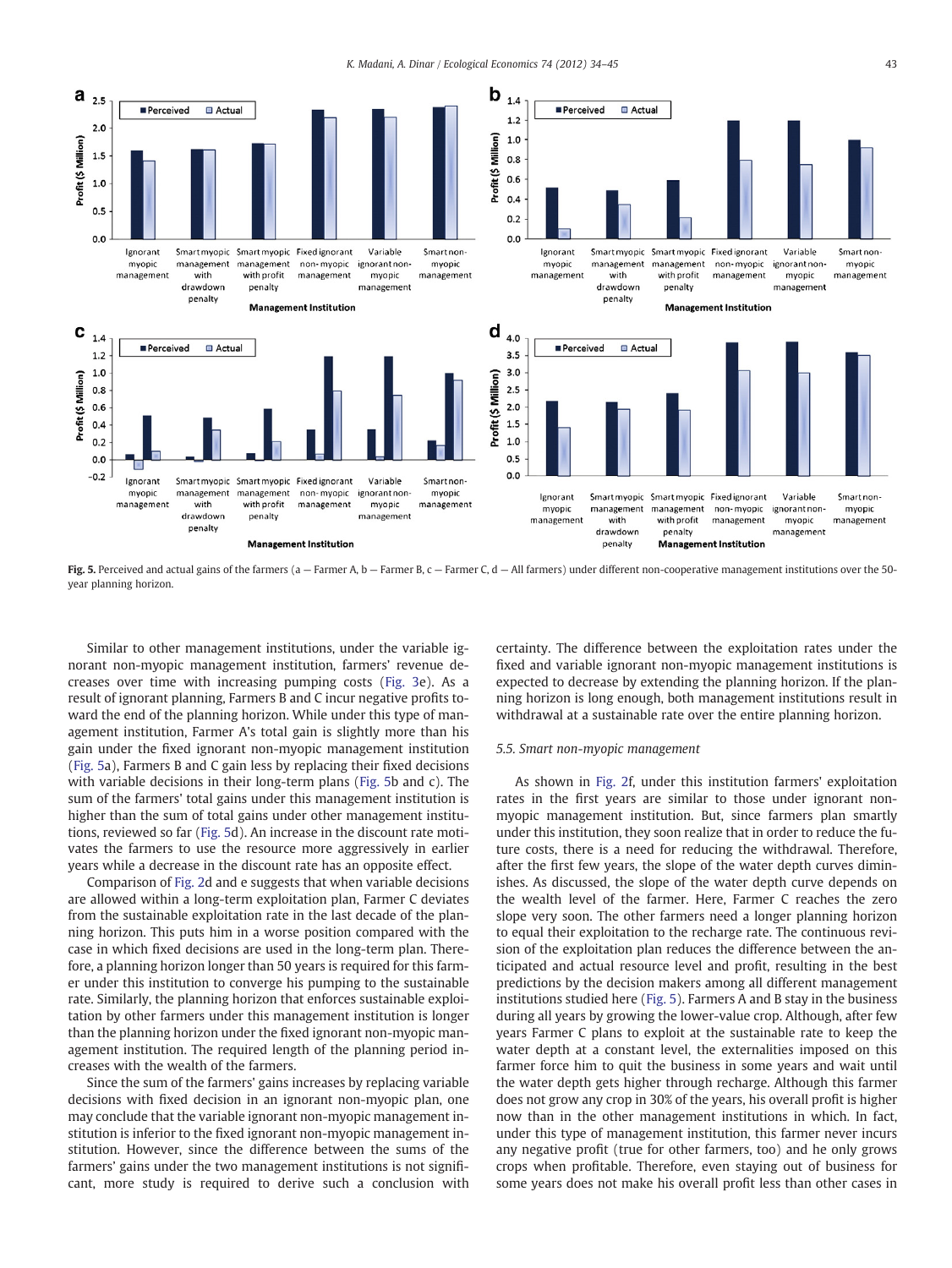which he incurs profit losses. Similar to other long-term planning institutions, increase in interest rates can encourage more aggressive exploitation of the resource in earlier years.

The smart non-myopic management of the resource also results in the highest profit for all the CPR beneficiaries, making this management institution strictly superior to all other management options in this study.

#### 6. Conclusions and policy implications

By focusing on non-cooperative CPR management, this paper demonstrated how different non-cooperative management institutions<sup>7</sup> can affect the status of the CPR and the gains of its beneficiaries in the long run. The ignorant myopic management is the worst type of management, which results in a rapid exhaustion of the resource and in the least profit to users, as suggested by "tragedy of the commons" literature. Nevertheless, results of our analysis indicates that even within a non-cooperative framework, parties can obtain less tragic outcomes and improve their gains by: 1) acting smartly and considering the externalities; and 2) acting non-myopically and developing long-term exploitation plans. Results show that long-term planning is more effective than ignorant short-term planning in increasing the gains to the CPR users. The best results were obtained under the smart non-myopic management institution, making this institution superior to all other options. Considering a very long planning horizon can result in a sustainable use of the resource.

Externalities and the lack of information about the decision of other CPR beneficiaries, which make the problem asymmetric in terms of information, may be addressed in exploitation plans through consideration of different penalties, based on learning and past experience.<sup>8</sup> The users' long-run benefits are highly sensitive to the length of the planning horizon. Results indicate that while both smart and non-myopic planners gain more than the ignorant short-term planner, the smart myopic planner gains less than an ignorant nonmyopic planner. Therefore, long-term planning is more effective in improving the users' benefits than short-term planning with penalties. The maximum gain occurs under the smart non-myopic management in which externalities and long-term effects are considered simultaneously.

Through information, education, economic, and policy tools CPR users should be encouraged to consider the long-term effects of their actions on the CPR and the economic losses they may incur in the future by aggressive exhaustion of the resource in early stages. A user who considers a very long planning horizon will exploit at a sustainable rate. Therefore, the longer the planning horizon, the higher the overall profit. Due to learning and experience, CPR users deviate over time from the ignorant myopic planning and adopt institutions that can increase their overall gains. Therefore, in practice, outcomes are not as tragic and pessimistic as suggested by the "tragedy of the commons" theory. When external intervention is possible, various incentives (e.g., tax incentives for sustainable use of the resource) may be imposed to achieve better outcomes (than those predicted by "tragedy of the commons"). Educating the users about the destructive effects of short-term planning and ignoring the

externalities through presentation of real world examples or experiments can be helpful in encouraging the users to deviate from ignorant myopic management institution. Real-time exploitation metering and continuous monitoring of the status of the CPR can be effective in encouraging the users to consider the externalities, when the obtained information is available to all.

Results also imply that the CPR users may change their exploitation strategy over time, not only as a result of learning, but also as a result of lower CPR levels. In our example, farmers reduced their groundwater withdrawals with time. Farmers will eventually set their exploitation rate equal to the recharge rate and pump at a sustainable exploitation rate. In case of renewable CPRs, natural limitations (e.g., lower groundwater levels) are eventually imposed on the users to prevent them from further exhaustion of the resource in an unsustainable manner. However, the natural limitations are not always desirable and, in some cases, CPRs may become unusable over a period before exploitation is resumed. For instance, groundwater over-pumping not only increases energy costs, but also can create land subsidence and water quality issues, which may make the resource unusable for some period. To avoid undesirable conditions caused by natural limitations as a result of unsustainable exploitation of the resource effective limiting policies (e.g. quotas, pumping curfew, and pumping technology) may be imposed on the users, when external intervention is possible.

The difference between the perceived and actual profit decreases as users get wealthier, suggesting that wealthier users are less vulnerable to the externalities, created by other users. This means they are less likely to respond to regulations, which is consistent with theory. When governments can interfere, different policy measures may be adopted to protect the poor users against wealthier users (e.g., imposing revenue taxes, removing electricity price subsidies for wealthier users).

While short-term exploitation plans are insensitive to the discount rate, high discount rates can motivate the long-term CPR exploitation planners to exhaust the resource more aggressively, as higher profits in early stages are more desirable to lower profits in the years to come. Therefore, an unstable economy can encourage unsustainable CPR exploitation by users with a long foresight level. On the other hand, in regions with stable economies with lowinterest rates, these users benefit from trust to the future economic conditions and have incentives to develop long-term sustainable exploitation plans, supporting continuous business and profit.

The opposite slopes of the drawdown and revenue curves have an important policy implication, suggesting that rush for exhaustion of the resource results in a sharp drop in the gains of the parties. However, when the parties lower their exploitation rate, they can expect longer use of the resource (if renewable). The dominant strategy for a renewable CPR user is to set the slope of the drawdown curve equal to zero, which results in a revenue curve with the same slope, ensuring a sustainable use of the resource and benefit to the user. When all parties exploit at a sustainable rate, the externalities are minimal. Therefore, a sustainable resource extraction can be achieved even within a non-cooperative framework. But, in practice, the fear of other users using the resource at a rate higher than the sustainable withdrawal rate may result in a competitive behavior and deviation from sustainable exploitation. Communication, education, and governmental incentives can help create trust among the users and ensure sustainable CPR use within a non-cooperative management environment, which is often the case when a large group of users is involved.

The results presented in this study belong to cases in which all CPR beneficiaries use the same management institution. In practice users may adopt different types of management institutions, based on their preferences, knowledge, experience, foresight level, and behavioral characteristics. Future work may consider studying the situations in which a mix of management institutions is used by different CPR users.

<sup>7</sup> Estimation of the frequency of application of each type of the introduced noncooperative management institution requires further research based on surveys as well as field and lab experiments. In fact, ignorant myopic management and smart non-myopic management institutions reflect two extreme cases of anti-ideal and ideal types of users, respectively. Based on the current conditions of the CPRs in practice, we can reasonably argue that most non-cooperative users have not been smart nonmyopic planners. On the other hand, based on the gained experiences within the CPR management context all users have not been ignorant myopic planners. Therefore, it is reasonable to claim that most CPR users adopt the institutions which are in between the two extremes (e.g., smart myopic management and ignorant non-myopic management.)

<sup>8</sup> A similar result was obtained by [Dinar and Xepapadeas \(1998, 2002\).](#page-11-0)